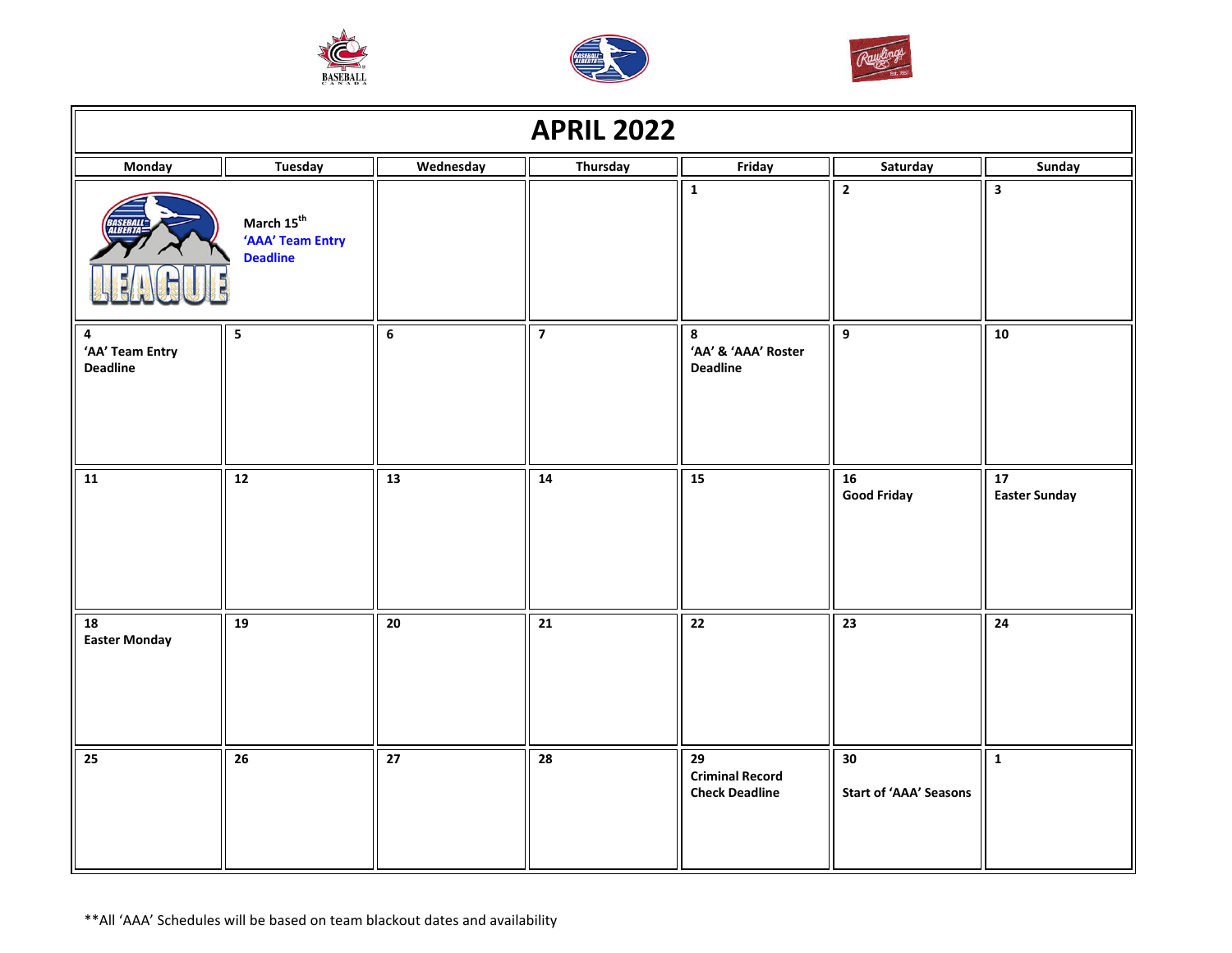





| <b>MAY 2022</b>                              |                         |                 |                 |                                                |                                                                                                         |                 |
|----------------------------------------------|-------------------------|-----------------|-----------------|------------------------------------------------|---------------------------------------------------------------------------------------------------------|-----------------|
| Monday                                       | <b>Tuesday</b>          | Wednesday       | Thursday        | Friday                                         | Saturday                                                                                                | Sunday          |
|                                              |                         |                 |                 |                                                | April 30<br><b>Start of 'AAA'</b>                                                                       | $\mathbf 1$     |
| $\mathbf{2}$                                 | $\overline{\mathbf{3}}$ | $\pmb{4}$       | 5               | 6<br>Association<br><b>Membership Deadline</b> | $\overline{7}$<br>13U & 18U 'AA'                                                                        | 8               |
| 9<br>'AA' Late Team Entry<br><b>Deadline</b> | 10                      | $\overline{11}$ | $\overline{12}$ | $\overline{13}$                                | $\overline{14}$<br>110 & 150 'AA'                                                                       | $\overline{15}$ |
| ${\bf 16}$                                   | $\overline{17}$         | 18              | 19              | 20                                             | $\overline{21}$<br>15U & 18U 'AA'<br><b>Tiers 1 &amp; 2</b><br>'AA' All Ages<br><b>Optional Weekend</b> | 22              |
| $\overline{23}$<br>Victoria Day              | 24                      | 25              | $\overline{26}$ | $\overline{27}$                                | $\overline{28}$<br>13U & 18U 'AA'<br>11U & 15U 'AA'                                                     | 29              |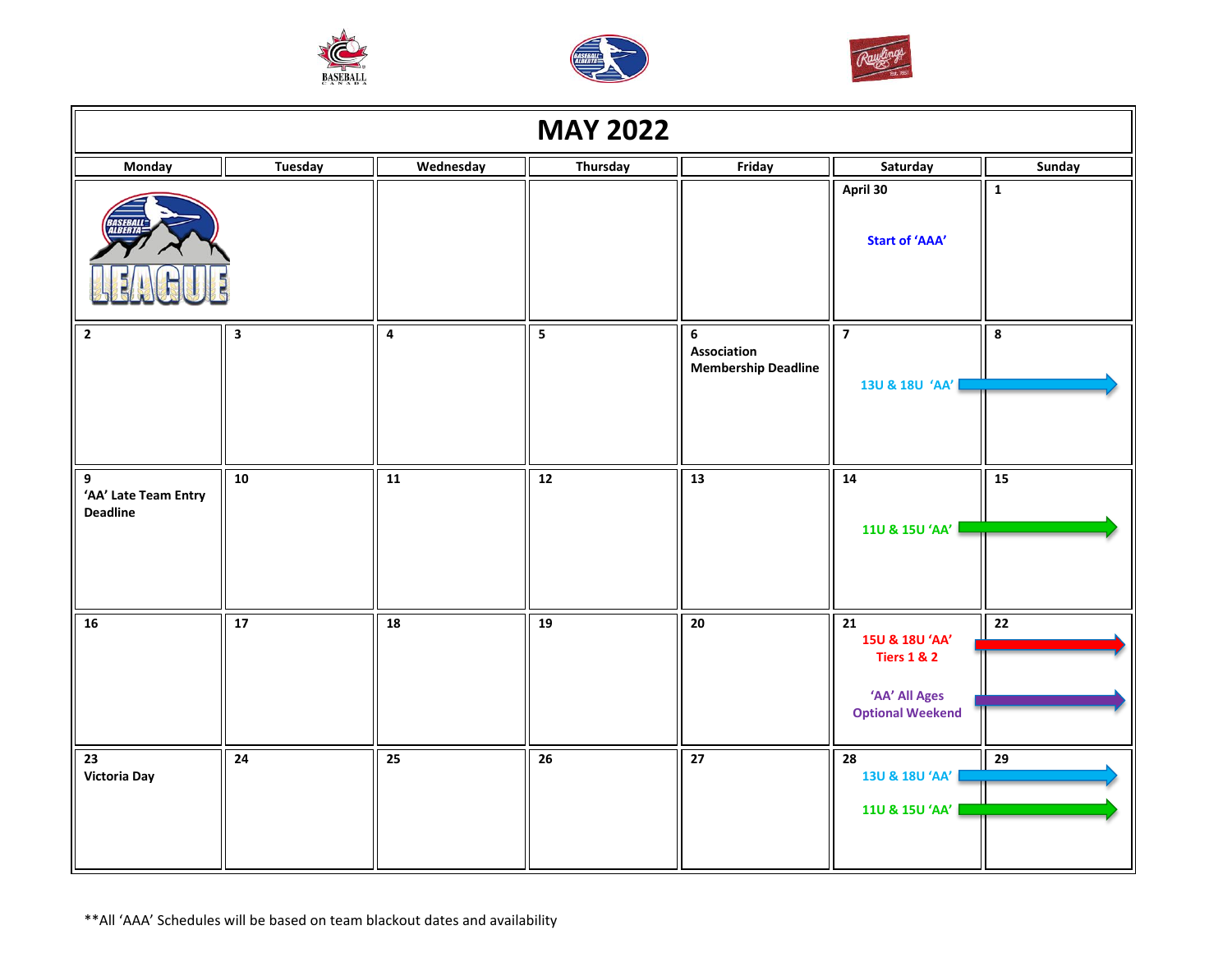





| <b>JUNE 2022</b> |                 |                         |                 |                         |                                                                                                   |                         |  |
|------------------|-----------------|-------------------------|-----------------|-------------------------|---------------------------------------------------------------------------------------------------|-------------------------|--|
| Monday           | <b>Tuesday</b>  | Wednesday               | Thursday        | Friday                  | Saturday                                                                                          | Sunday                  |  |
| <b>May 30</b>    | <b>May 31</b>   | $\mathbf 1$             | $\overline{2}$  | $\overline{\mathbf{3}}$ | $\pmb{4}$<br>15U & 18U 'AA'<br><b>Tiers 1 &amp; 2</b><br>'AA' All Ages<br><b>Optional Weekend</b> | $\overline{\mathbf{5}}$ |  |
| $\bf 6$          | $\overline{7}$  | $\overline{\mathbf{8}}$ | $\overline{9}$  | 10                      | 11<br>110 & 150 'AA'<br>13U & 18U 'AA'                                                            | 12                      |  |
| $\overline{13}$  | 14              | 15                      | 16              | 17                      | $\overline{18}$<br>11U & 15U 'AA'                                                                 | 19                      |  |
| $\overline{20}$  | $\overline{21}$ | $\overline{22}$         | $\overline{23}$ | $\overline{24}$         | $\overline{25}$<br>13U & 18U 'AA'                                                                 | $\overline{26}$         |  |
| 27               | $\overline{28}$ | $\overline{29}$         | 30              |                         | <b>BER</b>                                                                                        |                         |  |